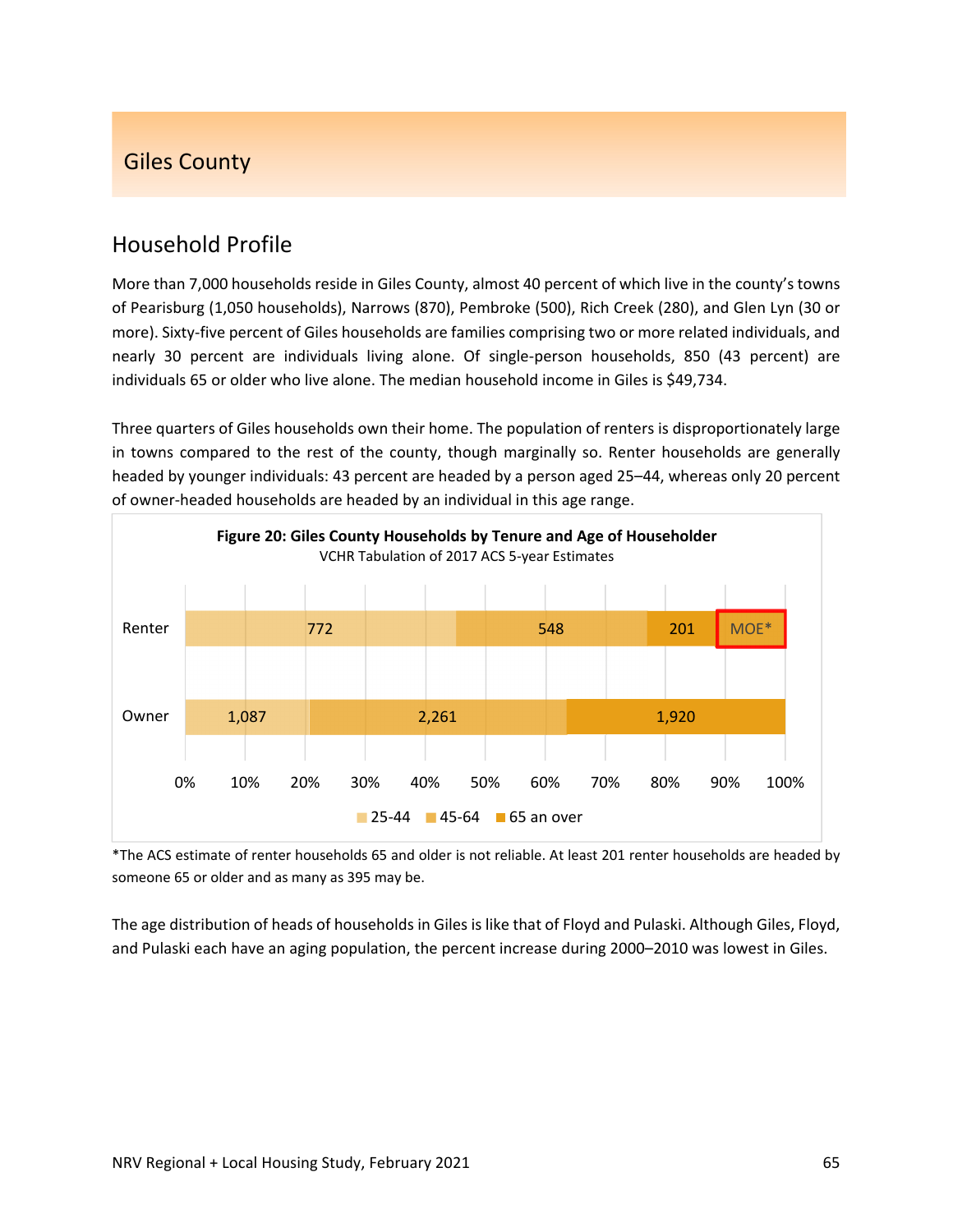## Housing Stock Profile

#### Housing Unit Types

Eighty percent of housing units in Giles are stick‐built, single‐family detached units, and 14 percent are mobile or manufactured homes. The remaining six percent are primarily in small multifamily buildings with less than 20 units. Few houses in Giles are duplexes or townhome‐style units.

Most of the stock is moderately sized, with about half having three bedrooms, just over a quarter having two bedrooms, and 15 percent having four bedrooms. Despite 30 percent of households being headed by individuals, only 7 percent of units are efficiency or one‐bedroom units.

#### Age of Housing

Housing in Giles County is among the oldest in the region with approximately half built before 1970. Units are evenly distributed among the 1940s, 1950s and 1960s, 1970s and 1980s, 1990s and 2000s.



\* The estimate of residential units built in Giles 2010 or later is not reliable, at least 87 and as many as 256 may have been built 2010‐2017

### Housing Need

This section highlights the most prominent housing challenges and opportunities, but is not exhaustive. Many challenges discussed this local profile are not limited to Giles County and influence communities throughout the region. As such, many of the opportunities and strategies are addressed by regional and partnership approaches. The Local, Partnership and Regional Strategies (separate document) detail opportunities and actions each jurisdiction can undertake to promote the health of our region's housing market and submarkets.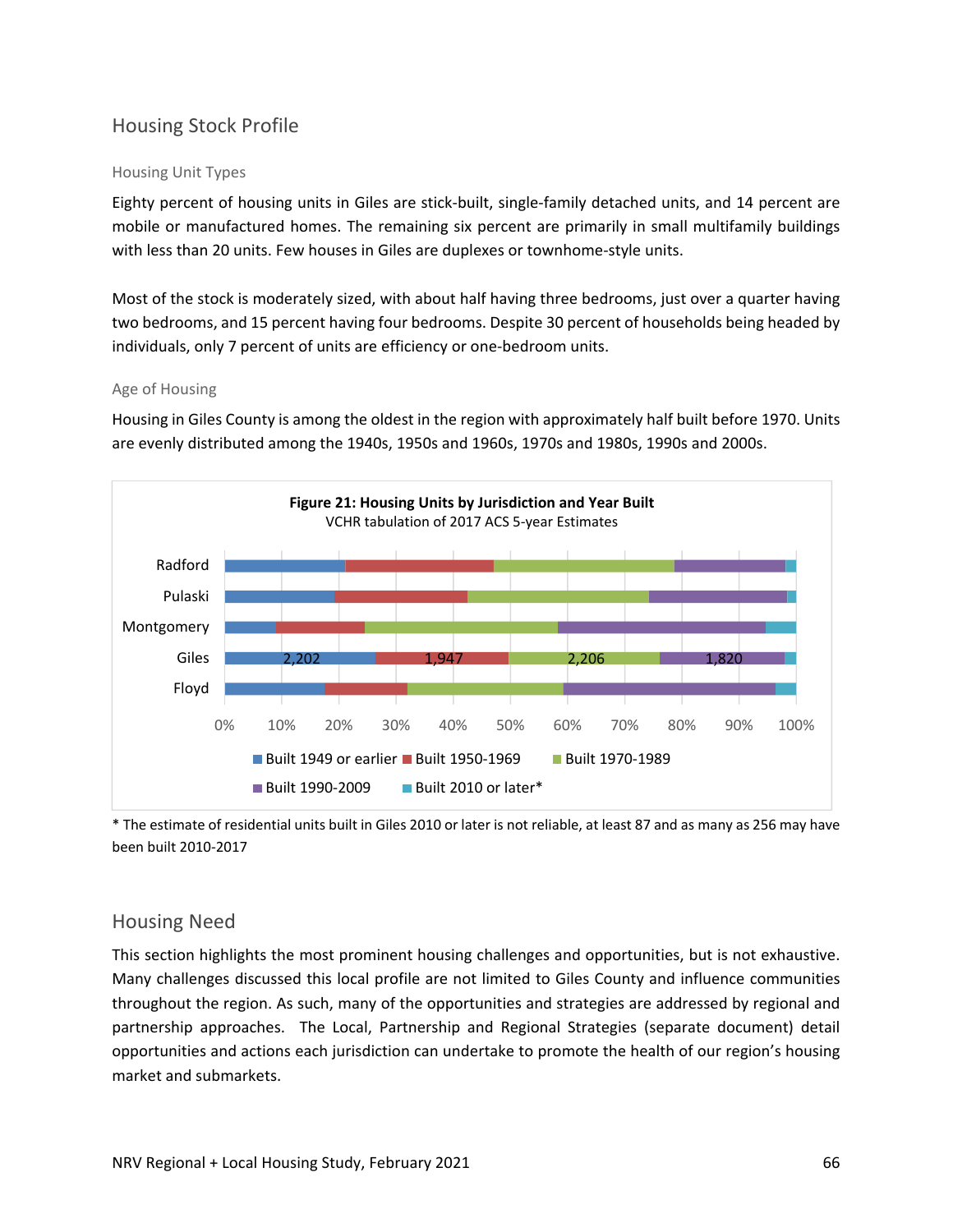## Challenges

Like most places in the NRV, Giles struggles to provide sufficient affordable housing. Approximately 21 percent of households (1,462) in Giles County are cost burdened, spending more than 30 percent of their income on housing (i.e., rent and utilities or mortgage, insurance taxes, and utilities) and may need more affordable housing. Giles' rate of cost burden is the highest among the jurisdictions in the region without large student populations.

Renters are disproportionately cost burdened, and comprise more than 28 percent of the population of cost-burdened households; however, there are nearly 900 cost-burdened owner-occupied households in Giles. With respect to age, cost burden in Giles is concentrated among seniors, with at least 336 costburdened households headed by someone 65 or older. In addition, at least 164 renters aged 35–64 are cost-burdened. Lastly, at least 360 of cost-burdened households are severely cost-burdened and spend more than 50 percent of their income on housing.

Focus group participants discussed the need for housing workers and young people who do not benefit from intergenerational wealth. Participants explained that many young people need to be educated about the homebuying process and may struggle to find an affordable home in good condition.

In addition, the participants expressed concerns that the aging population must relocate to downsize and that building homes in or near towns with amenities has been difficult. Housing conditions combined with the remote/difficult location of some homes makes modifying a home for aging in place less viable. Participants therefore suggested the creation of new housing to allow current residents to age in the community.

### Opportunities

Giles has relatively affordable housing, with a 2019 median sale price at \$133,000 in Giles compared to \$195,000 in the region. Similarly, median gross rent (i.e., rent plus utilities) was \$683 per month in 2017 compared to \$836 in the region. Housing in a beautiful setting with relatively low prices within a close commute to job centers allows Giles to expand its communities and community development, thereby encouraging steady price appreciation of existing housing and increased local revenues.

There are 4,255 jobs in the county. The county has high location efficiency for the 47 percent of workers who live and work in Giles, meaning combined housing and transportation costs are relatively low due to proximity to job centers. Forthose who work in Giles, living close to work and paying relatively low housing costs, combined with increasing "spillover" demand may make homeownership a particularly good investment. However, Giles will need to focus and "keep up" with demand to avoid excess pressure that could price out some workers.

Giles has a rural heritage and scenic, mountainous terrain that have made Giles attractive to many new and long-time residents. A recent increase in the median price combined with decreasing median days on